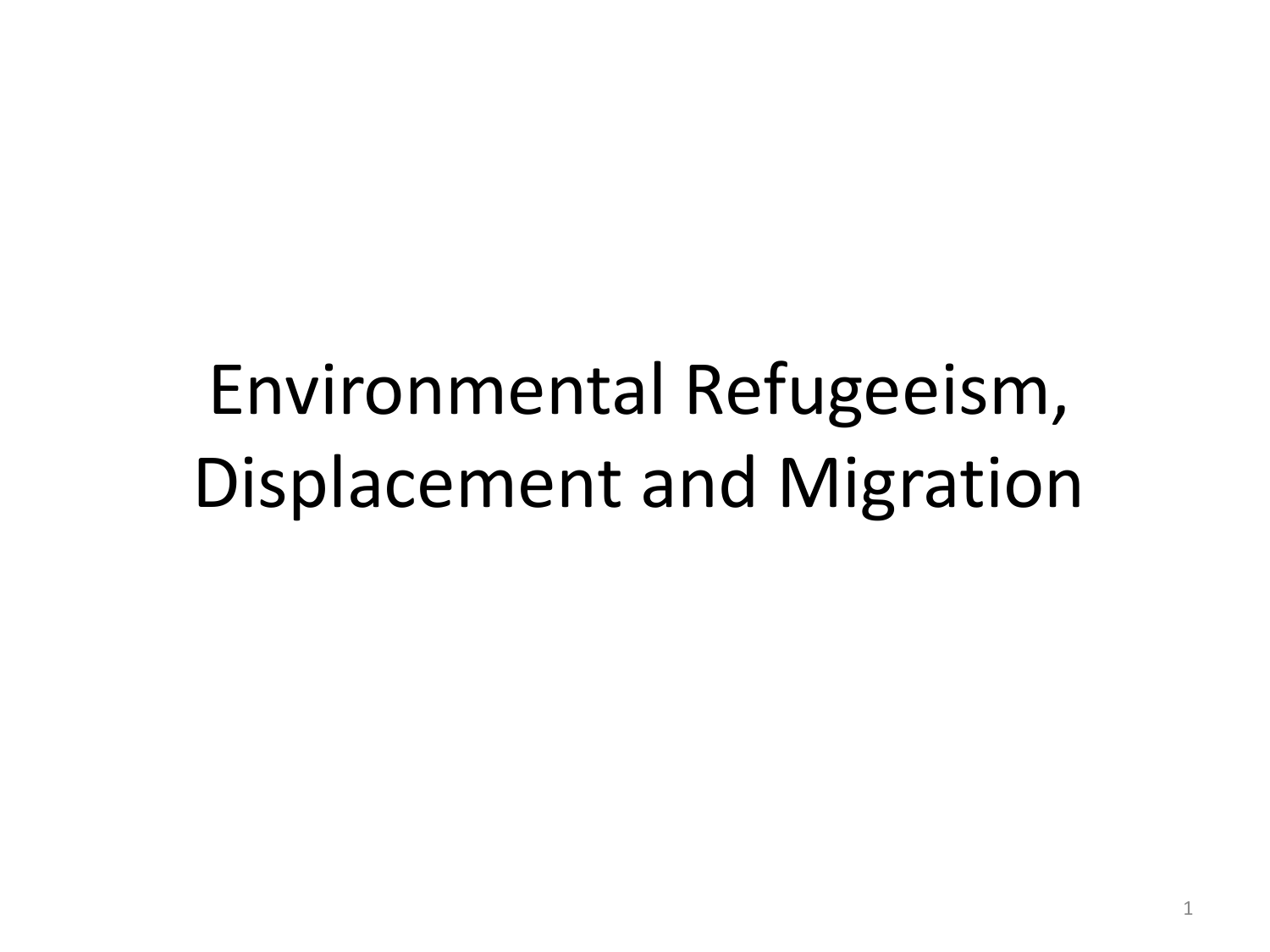## • **DEFINITION OF THE TERM "REFUGEE"**

- The term 'refugee' has a precise meaning in international law.
- A refugee is defined by the *1951 UN Convention relating to the Status of Refugees*  as a person outside his or her country of nationality who is unable to return because of a 'well-founded fear of persecution on account of race, religion, nationality, membership in a particular social group, or political opinion'.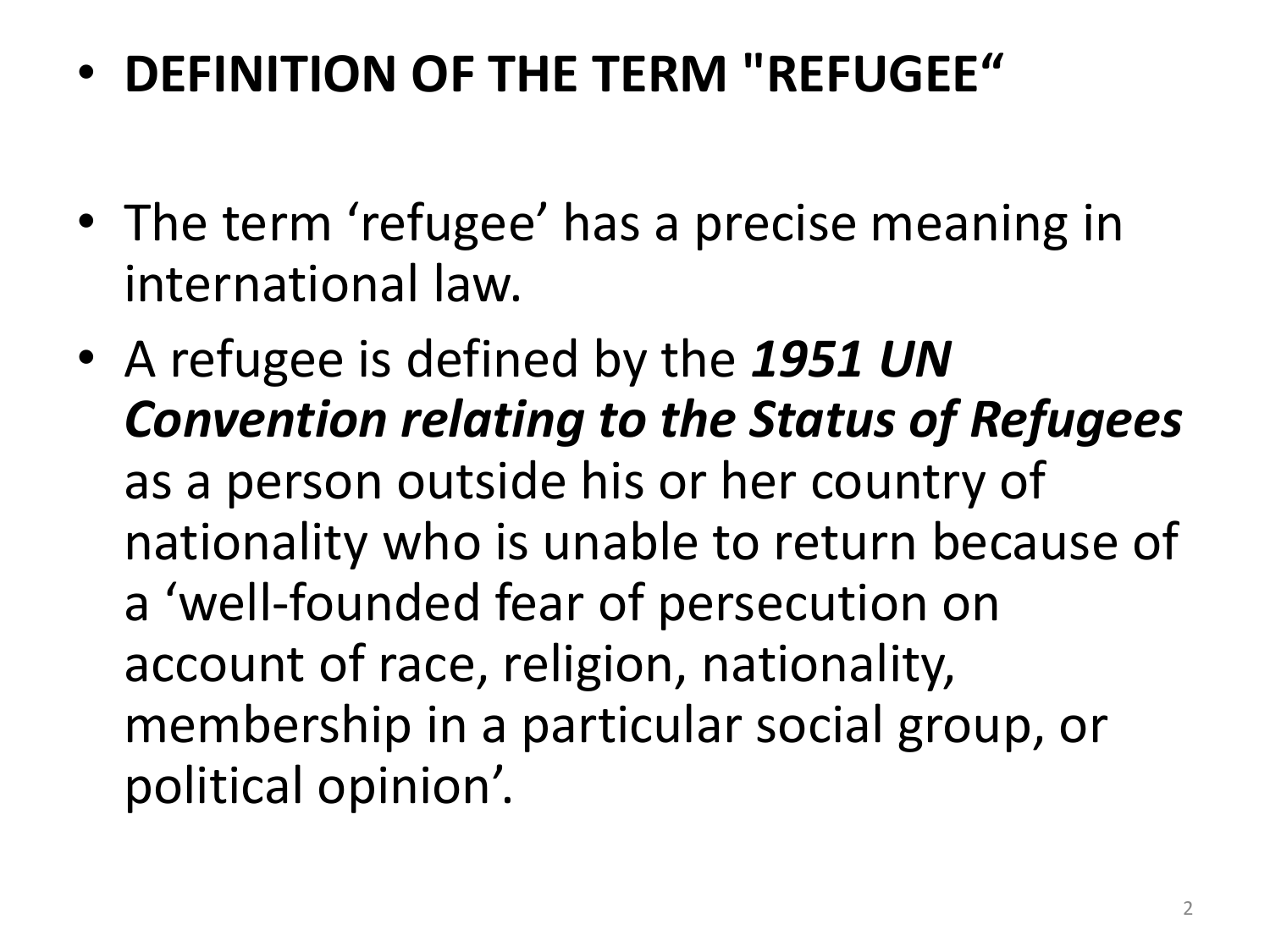- **OAU Convention Governing The Specific Aspects Of Refugee Problems In Africa,** *Adopted on 10 September 1969 by the Assembly of Heads of State and Government. CAB/LEG/24.3. and which entered into force on 20 June 1974 also defines refugee.*
- According to the Convention, the term "refugee" shall mean every person who, owing to well-founded fear of being persecuted for reasons of race, religion, nationality, membership of a particular social group or political opinion, is outside the country of his nationality and is unable or, owing to such fear, is unwilling to avail himself of the protection of that country, or who, not having a nationality and being outside the country of his former habitual residence as a result of such events, is unable or, owing to such fear, is unwilling to return to it.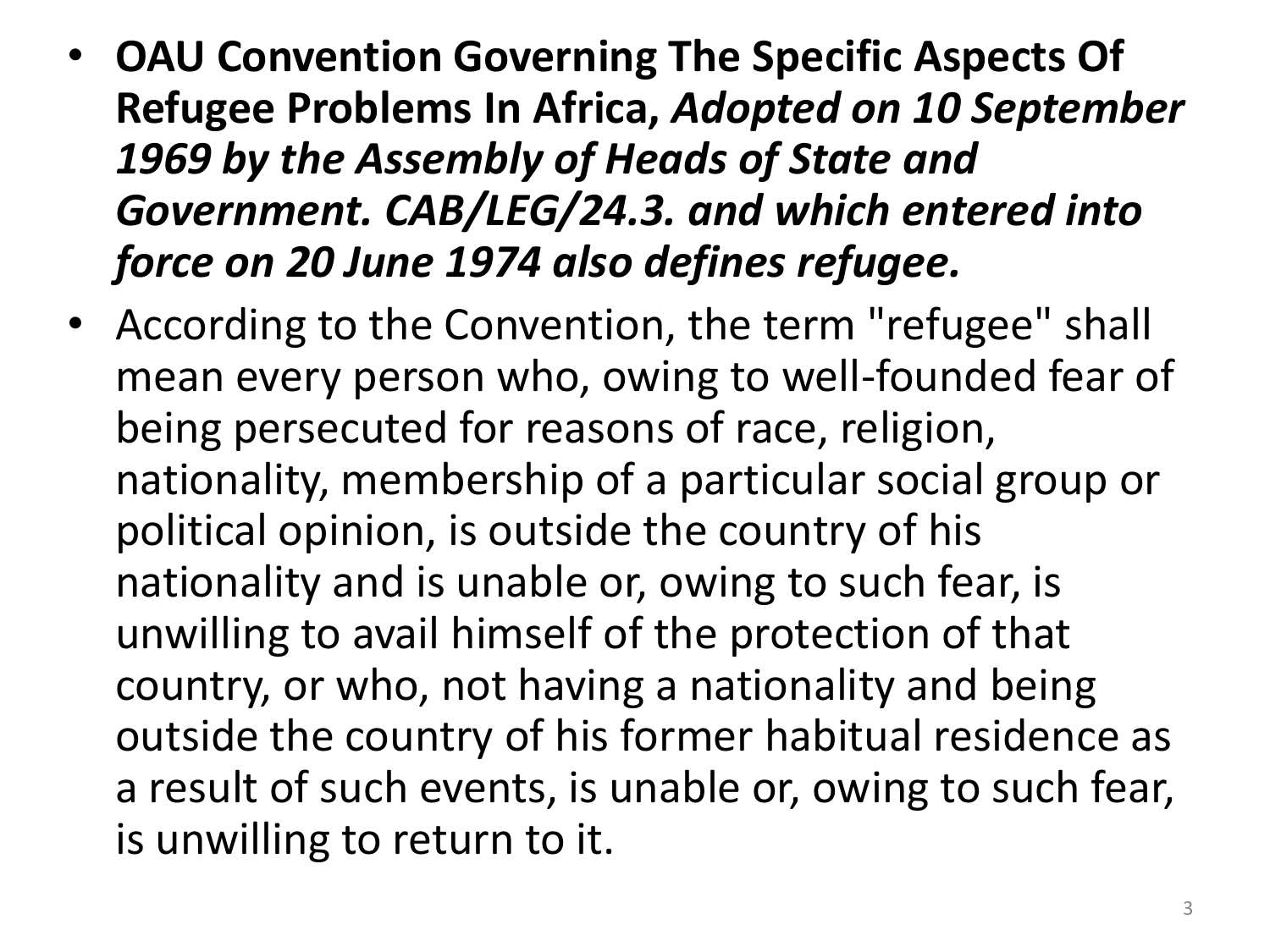• 2. The term "refugee" shall also apply to every person who, owing to external aggression, occupation, foreign domination or events seriously disturbing public order in either part or the whole of his country of origin or nationality, is compelled to leave his place of habitual residence in order to seek refuge in another place outside his country of origin or nationality.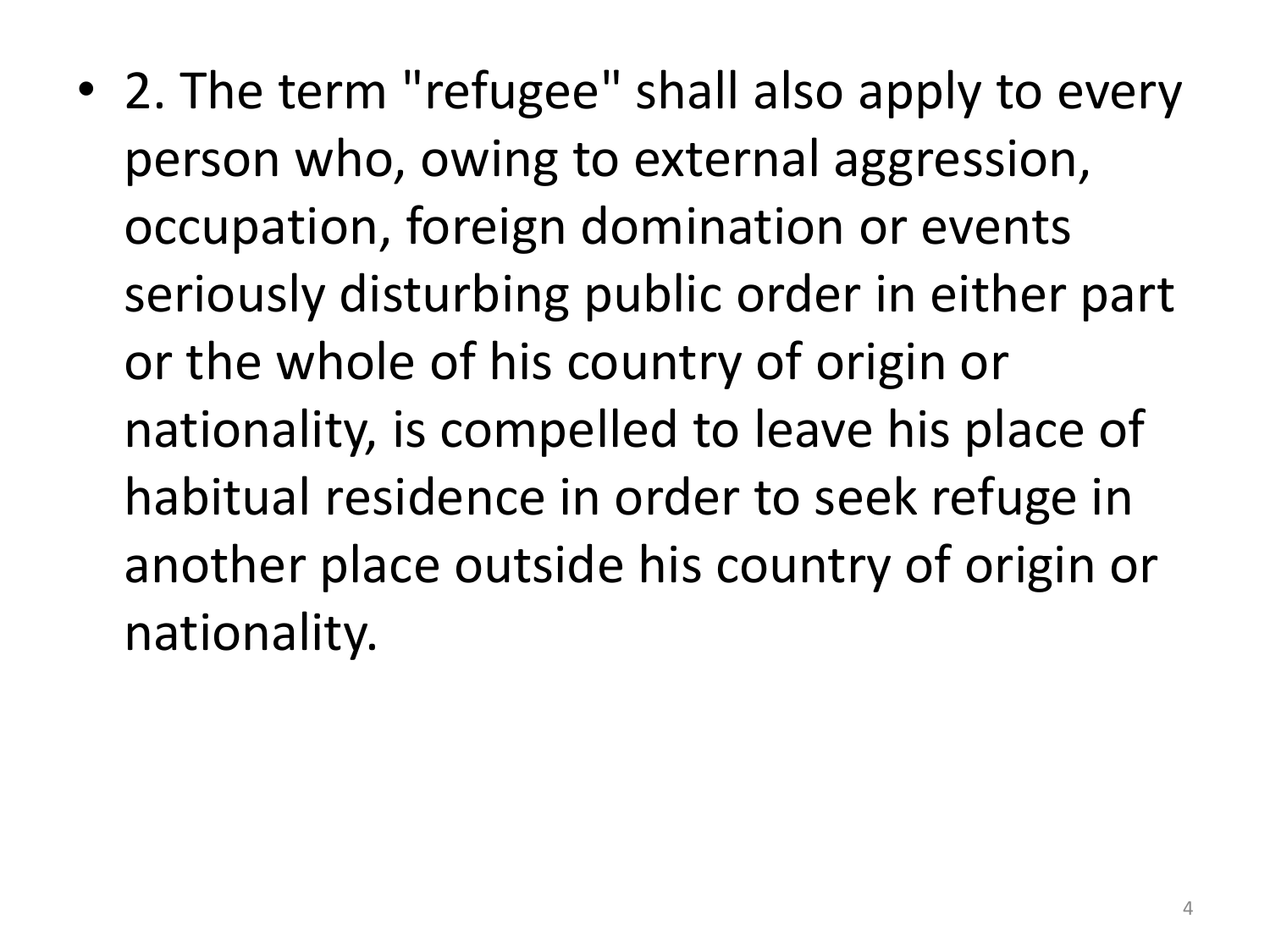- Refugeeism can be considered to be a widely shared, truly global 'problem'.
- Almost every nation has to deal with refugees, although the seriousness of the problem and human suffering varies from one part of the world and one country to another, from one camp to another, the majority of refugees fleeing from, and being hosted, are in the developing countries.
- The refugee burden falls more heavily on poor countries than on rich countries, especially in Asia and Africa.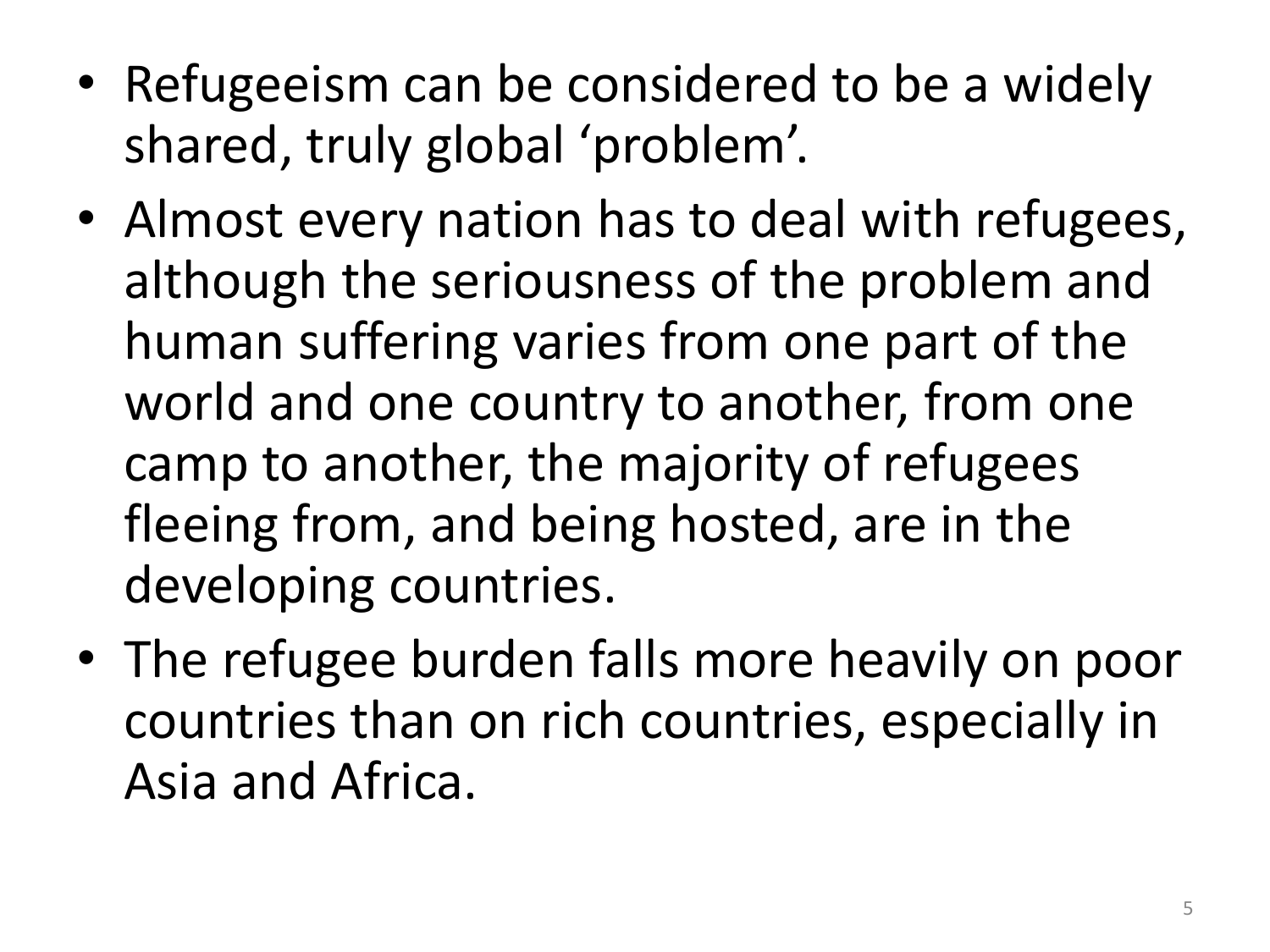- An important point to note about the term refugee as used in the 1951 Convention is its restrictiveness.
- Many refugee advocates and non-governmental organisations have pointed to the inadequacies of the 1951 Convention definition.
- It is Eurocentric in its origins and ignores the reality of mass displacement through war and generalised conflict in countries of the South. The majority of persons in need of protection and assistance do not count as refugees.
- Despite the increasing role of environmental challenges in displacing people and turning them into refugees, they are not so regarded internationally
- Clearly, someone who flees due to environmental problems does not fall under the 1951 Convention's definition. Nobody gets asylum just because of environmental degradation.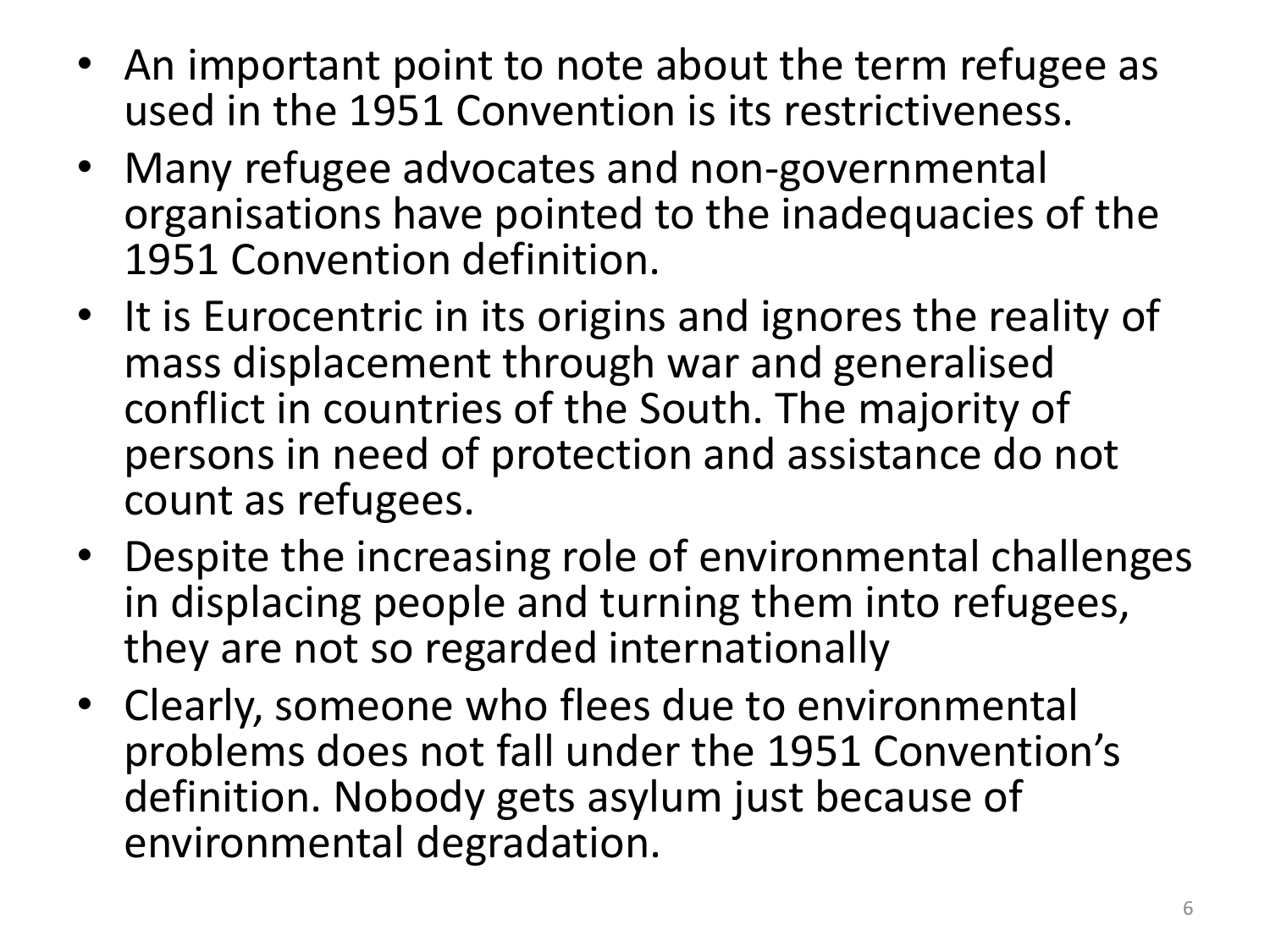- But environmental refugee has entered into the global lexicon.
- First coined in the 1970s by Lester Brown of the World Watch Institute, 'environmental refugee' became popularised in the 1990s.
- It is increasingly used despite having no agreed definition in international law and never having been formally endorsed by the United Nations.
- Furthermore, the term does not readily fit within the globally recognised labels used to define forced displacement: refugees (who have crossed internationally recognised borders) and internally displaced persons (IDPs).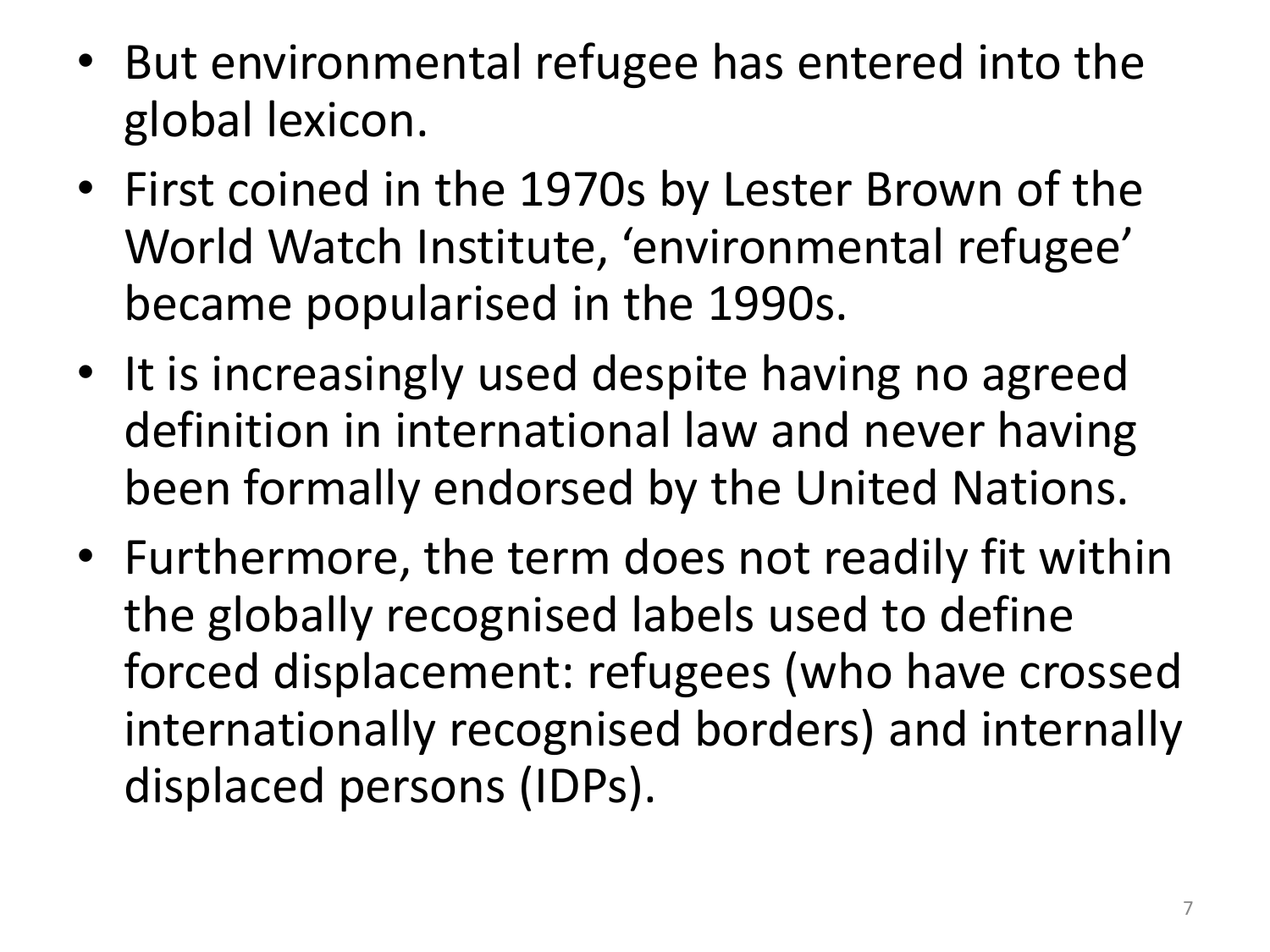- The most-quoted definition of an environmental refugee was provided by Essam el-Hinnawi in 1985, then working for the UN Environment Programme (UNEP).
- In the aftermath of the displacements caused by the gas leak in Bhopal in India and the nuclear catastrophe in Chernobyl he defined environmental refugees as:
- *"…those people who have been forced to leave their traditional habitat, temporarily or permanently, because of a marked environmental disruption (natural and/or triggered by people) that jeopardised their existence and/or seriously affected the quality of their life"* (el-Hinnawi 1985:4).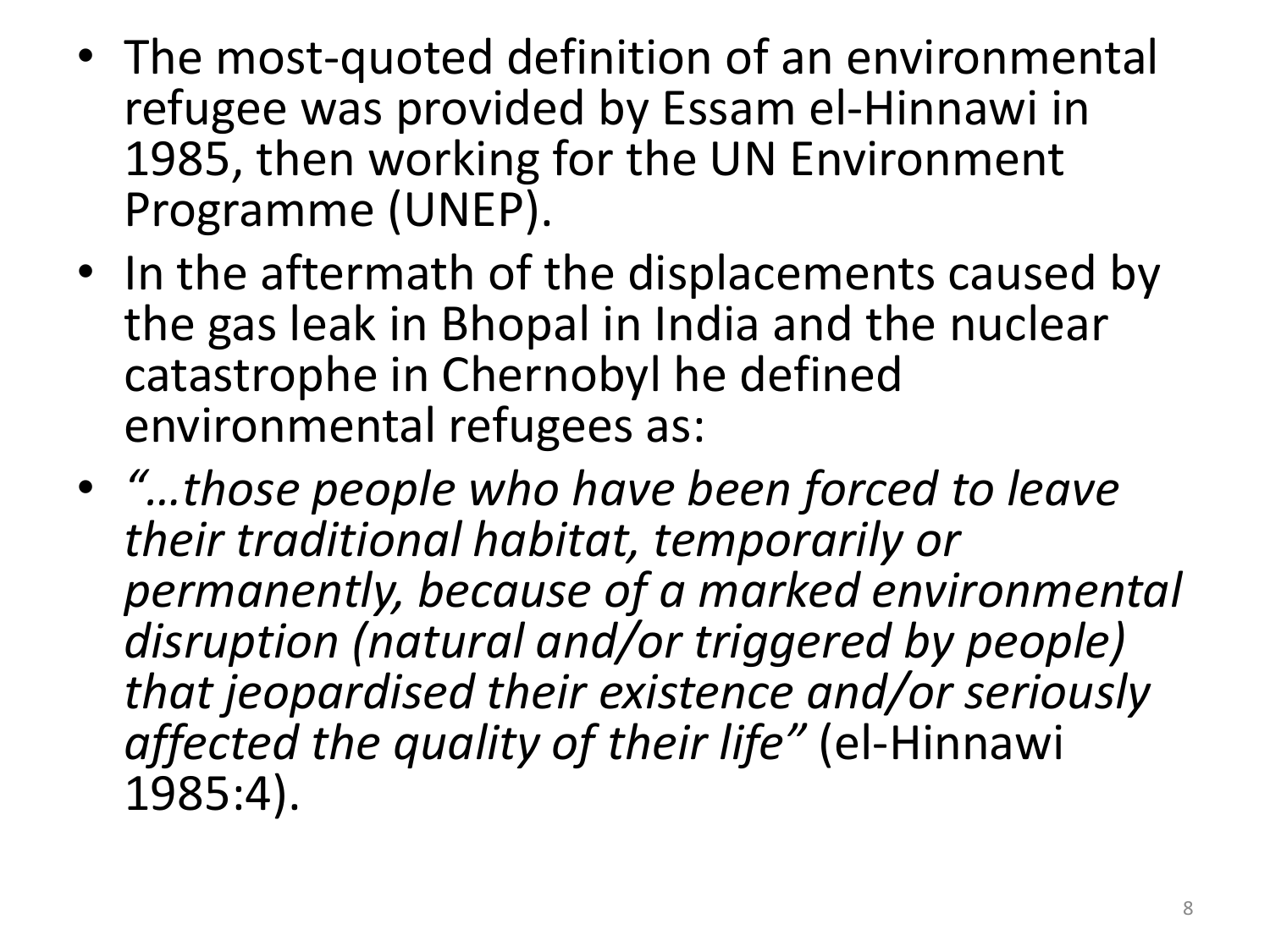- He identified three broad categories of environmental migrants:
	- persons who are displaced temporarily but who can return to their original home when the environmental damage has been repaired;
	- persons who are permanently displaced and have resettled elsewhere; and,
	- persons who migrate from their original home in search of a better quality of life when their original habitat has been degraded to such an extent that it does not meet their basic needs (el-Hinnawi 1985:4).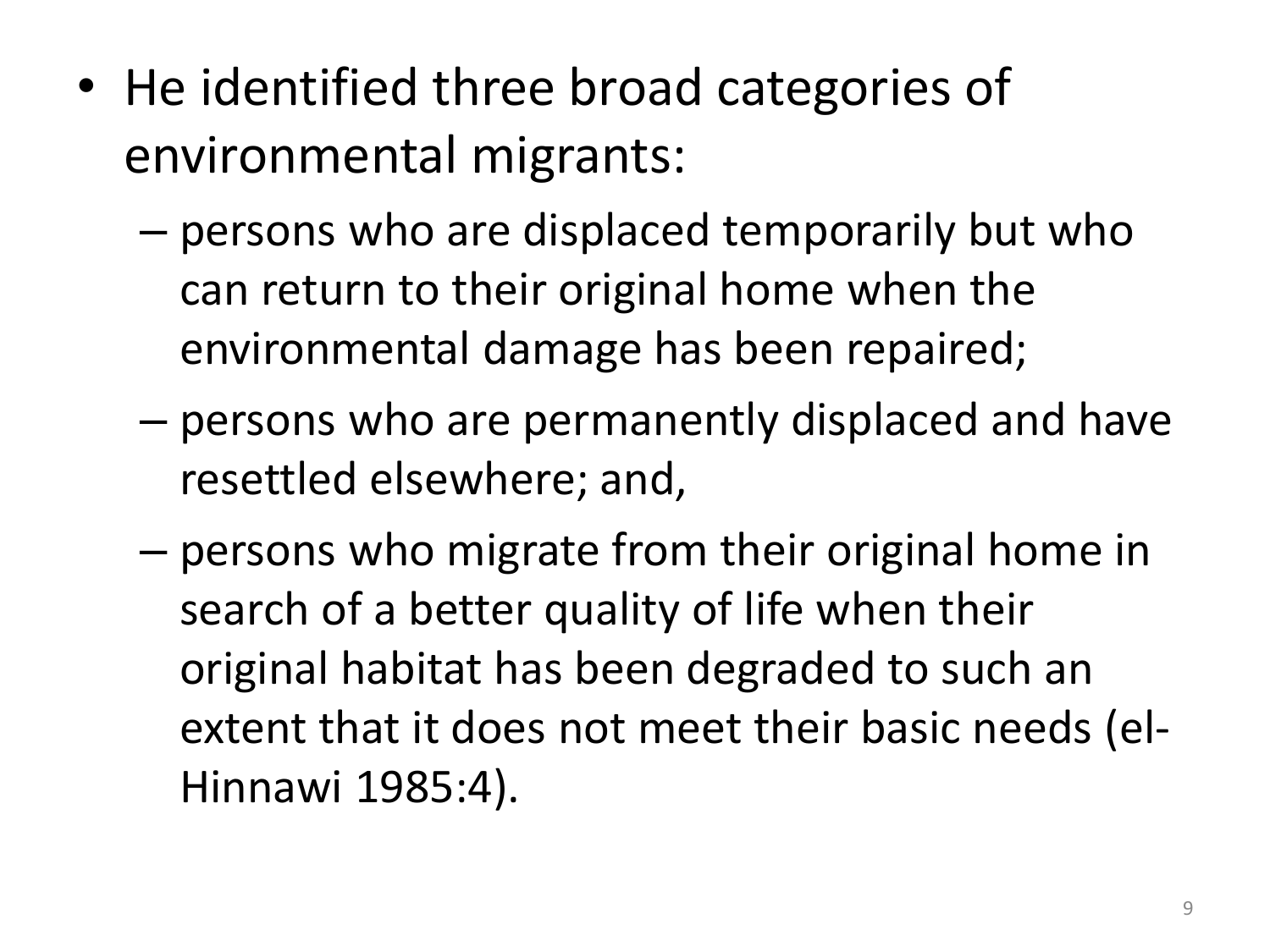- Norman Myers has defined environmental refugees as:
- "people who can no longer gain a secure livelihood in their homelands because of drought, soil erosion, desertification, deforestation and other environmental problems, together with associated problems of population pressures and profound poverty. In their desperation, these people feel they have no alternative but to seek sanctuary elsewhere, however hazardous the attempt. Not all of them have fled their countries, many being internally displaced. But all have abandoned their homelands on a semipermanent if not permanent basis, with little hope of a foreseeable return" (Myers 2005:6-7).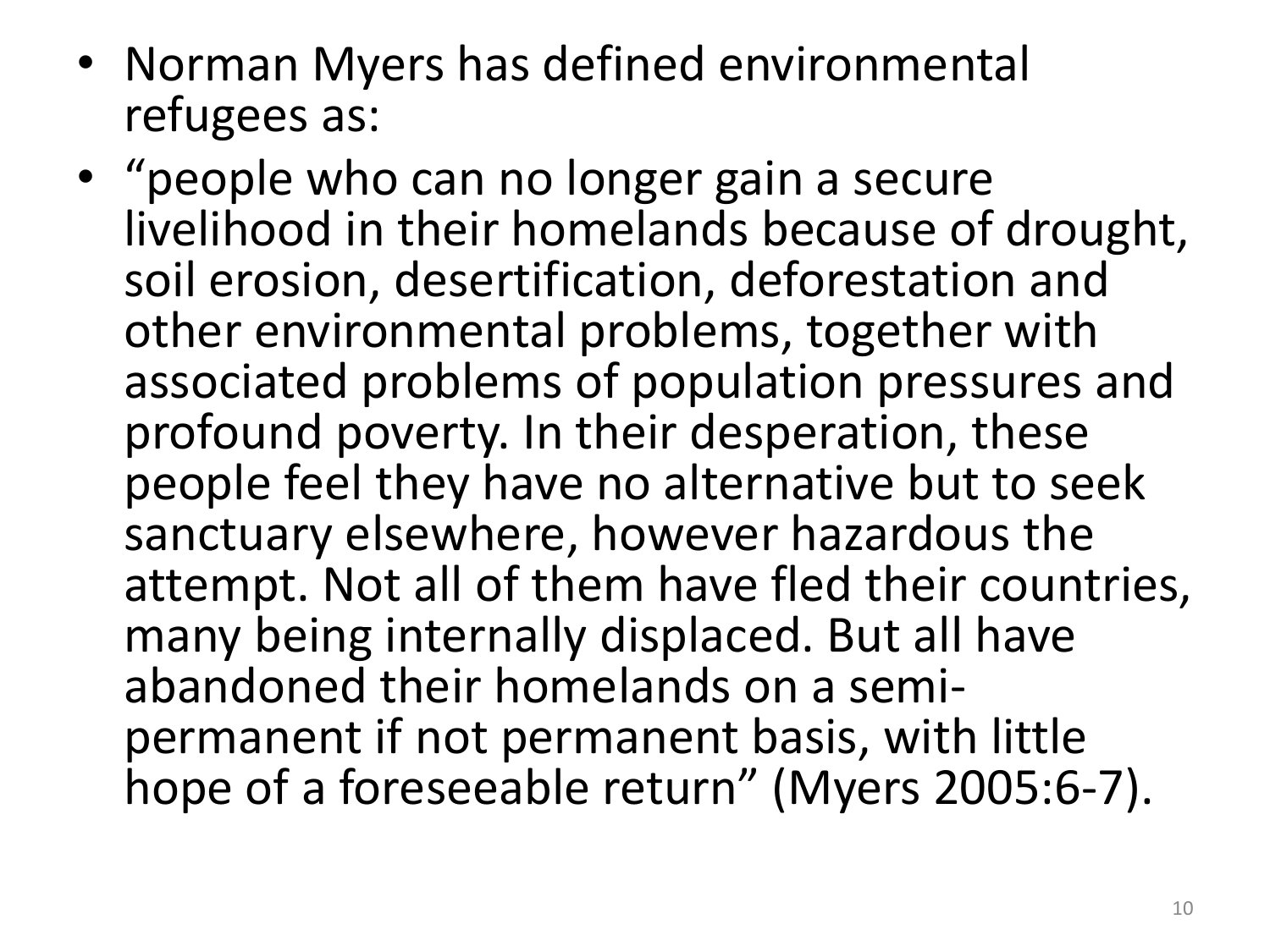- Thus, *environmental refugees* refer to people who have been forced to flee their home places on account of severe environmental problems.
- The term 'environmental refugee' can only have a legal meaning in the narrow sense of people forced to flee when repressive forces use environmental destruction, such as defoliation or polluting water, as an instrument of war against a specific group.
- Cases include US use of Agent Orange during the Vietnam War and actions of the Iraqi Government against the Marsh Arabs.
- However, refugee claims of such groups would be based on persecution itself rather than the form of it, making the term environmental refugee redundant.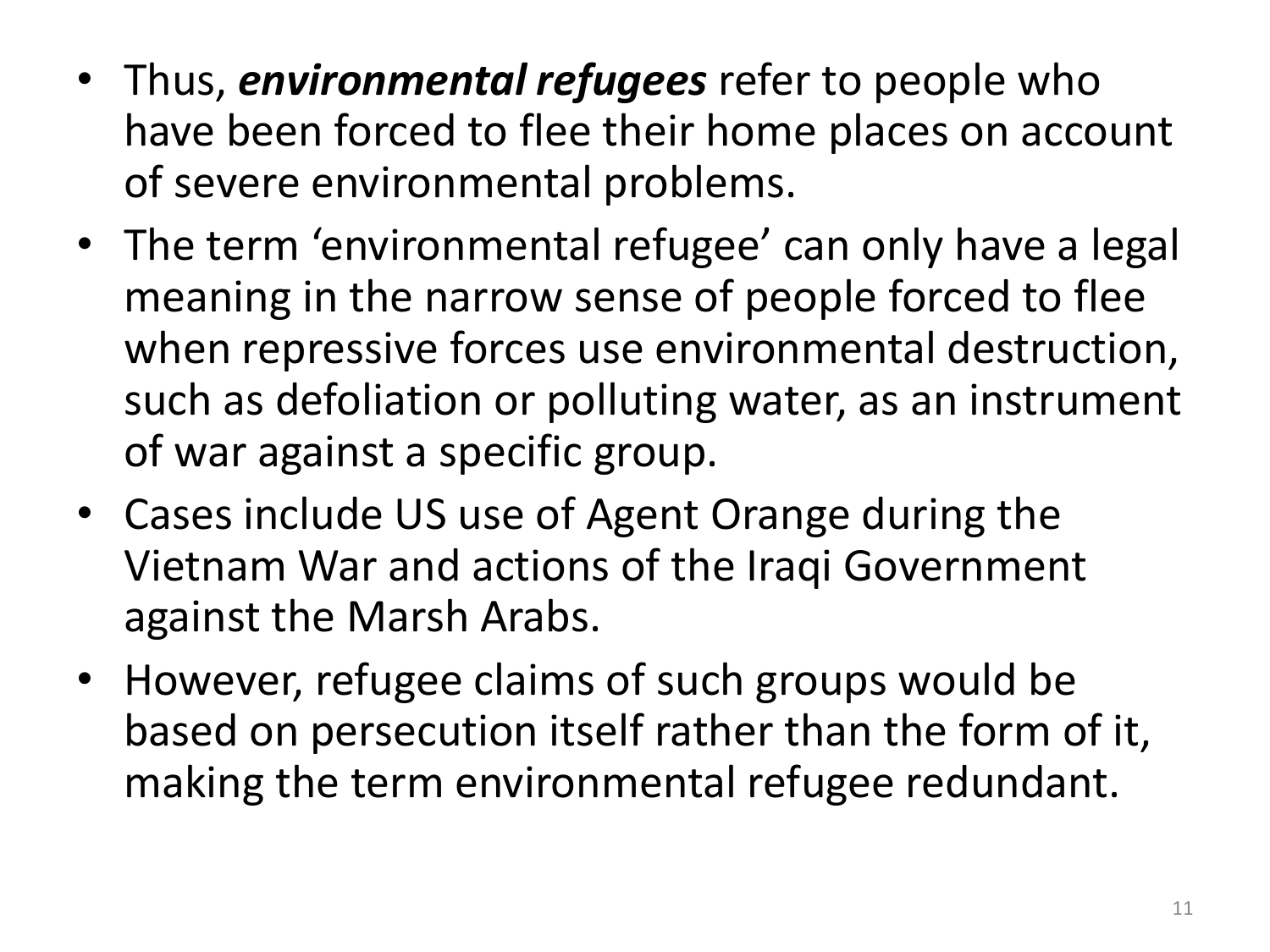- Agent Orange was the name given to the most effective chemical herbicide, or plant killer, sprayed by United States armed forces in South Vietnam during the Vietnam War (1959-1975).
- Agent Orange penetrated the waxy covering of leaves to poison the entire plant.
- Agent Orange contained extremely toxic by-products known as dioxins. Exposure to dioxins has been associated with severe birth defects and certain rare cancers in humans.
- More than 19 million gallons of herbicides were sprayed in South Vietnam between 1961 and 1970. By destroying trees and crops, the U.S. military hoped to expose the hiding places of the National Liberation Front and the North Vietnamese army. About 12 percent of South Vietnam was stripped of foliage, and tens of thousands of U.S. soldiers and innumerable Vietnamese were exposed to dioxins. Toxins that leaked into croplands and rivers around the sprayed areas also had long-term effects on the food supply of the country as a whole.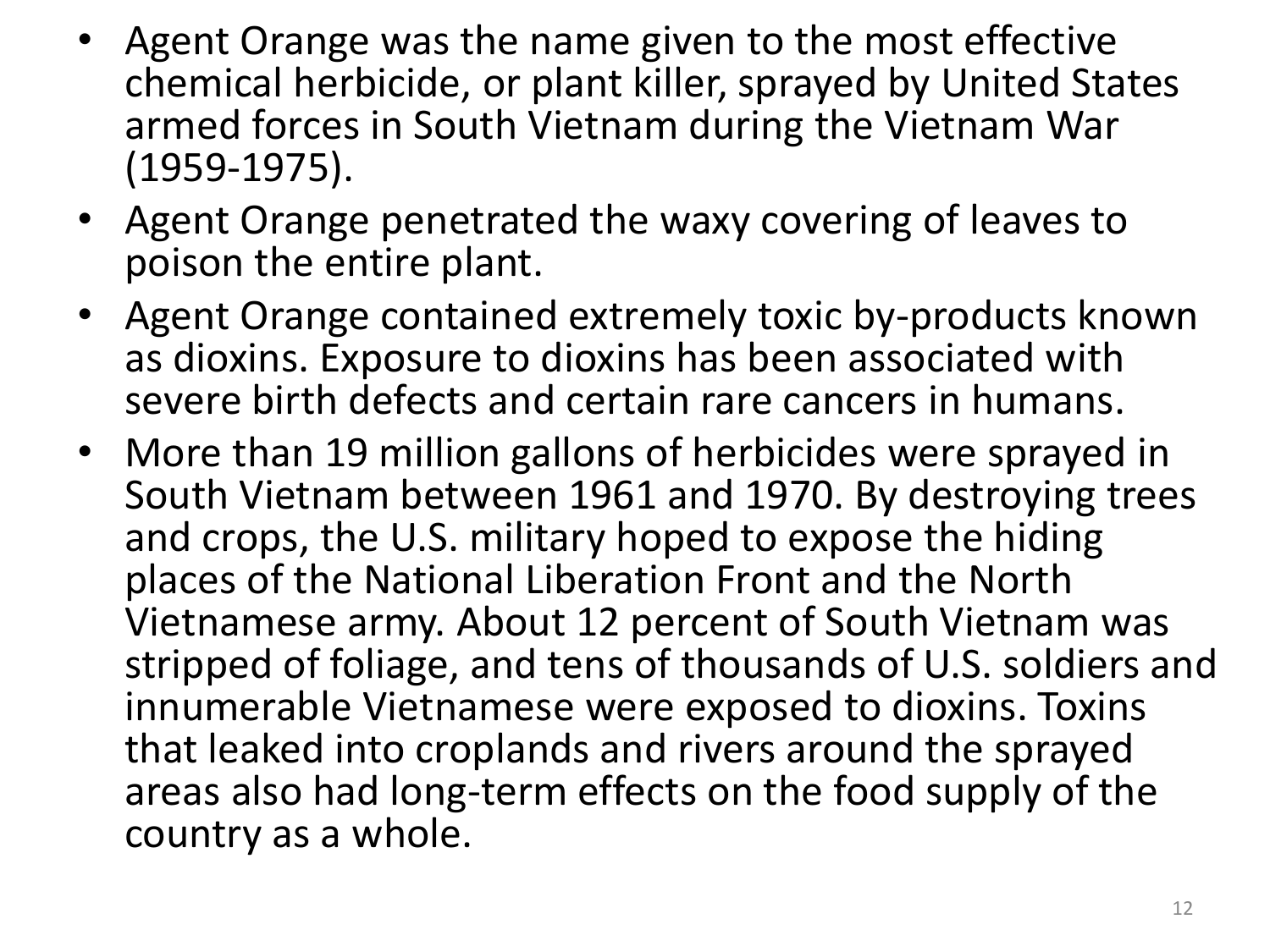- Marsh Arabs were victims of governmentengineered environmental catastrophe.
- Following an abortive uprising against the Iraqi's Central government in 1991, the government began a systematic drainage of the marshlands.
- Starting in 1991, the Iraqi authorities built a series of dams, dikes, and canals aimed at preventing the waters of the Tigris and the Euphrates from flowing into the marshes.
- The result, less than a decade later, was the destruction of the Middle East's largest wetland ecosystem.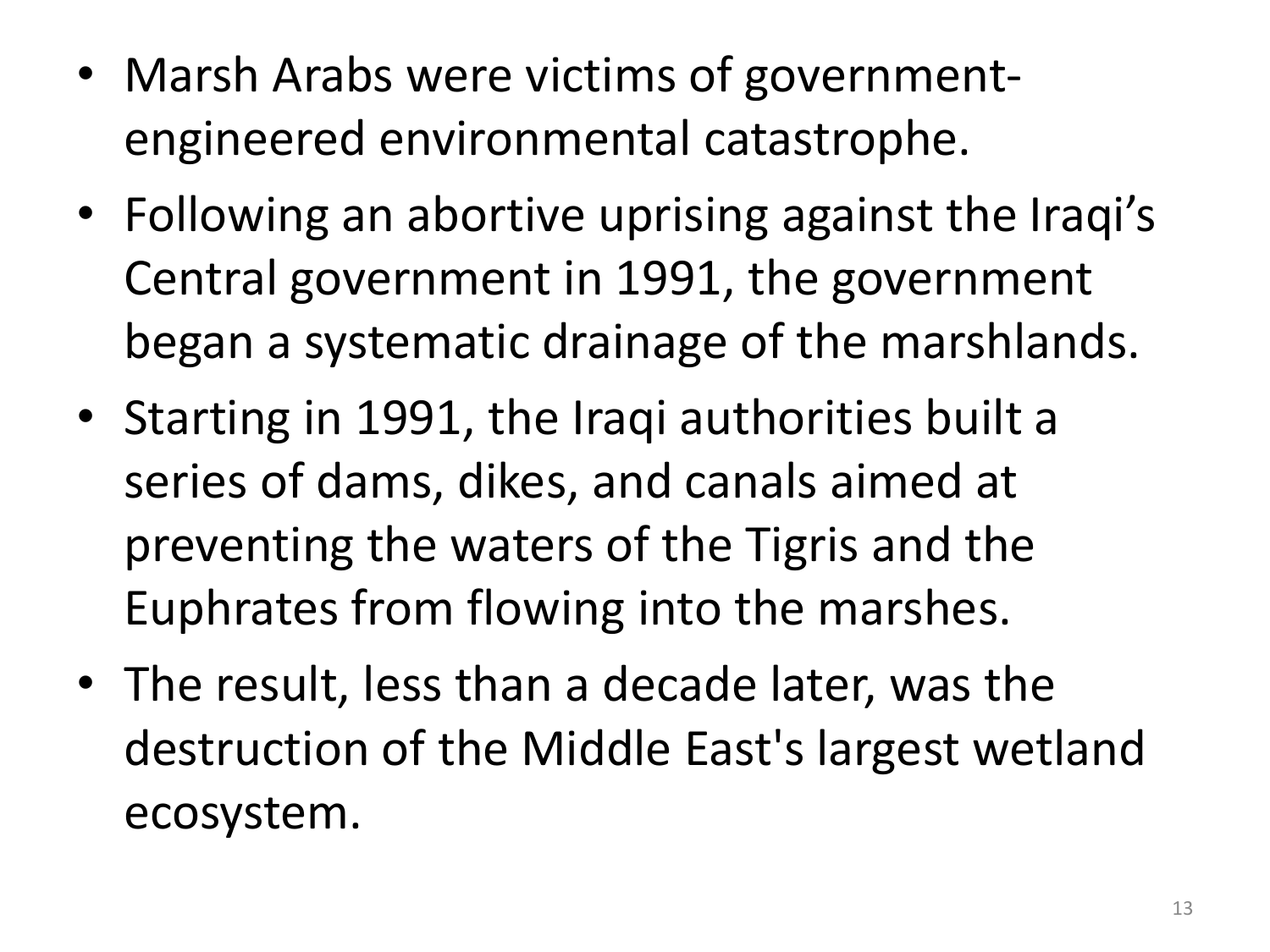- An environmental study carried out by the U.N. Environment Programme (UNEP) in 2001, based on previously unseen satellite images, revealed the extent of the devastation of the marshland region.
- The satellite images, taken in 1992 and 2000 by the U.S.'s National Aeronautics and Space Administration (NASA), confirmed the destruction of around 90 percent of the marshlands, qualifying it as "one of the world's greatest environmental disasters."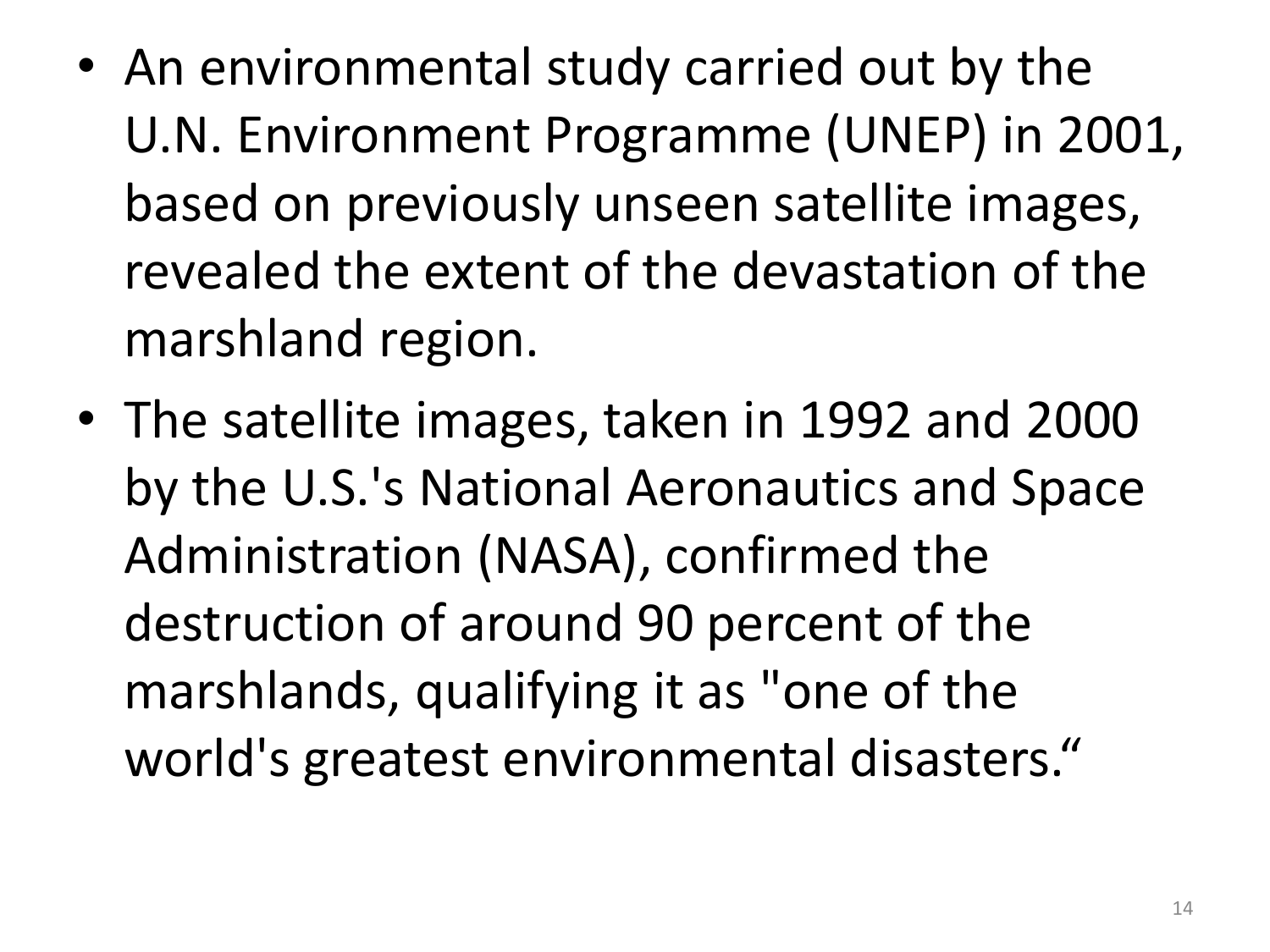• UNEP scientists attributed the desiccation of the marshlands in part to extensive damming upstream of the Tigris and Euphrates rivers (involving Iraq, Iran, and Turkey), a process begun in the 1950s and continuing today. However, UNEP concluded that the "accelerated scale and speed of marshland disappearance ... was mainly driven by massive drainage works undertaken in the wake of civil unrest following the second Gulf War in 1991," and that "analysis of satellite imagery has shown that the marshland ecosystem had collapsed by 2000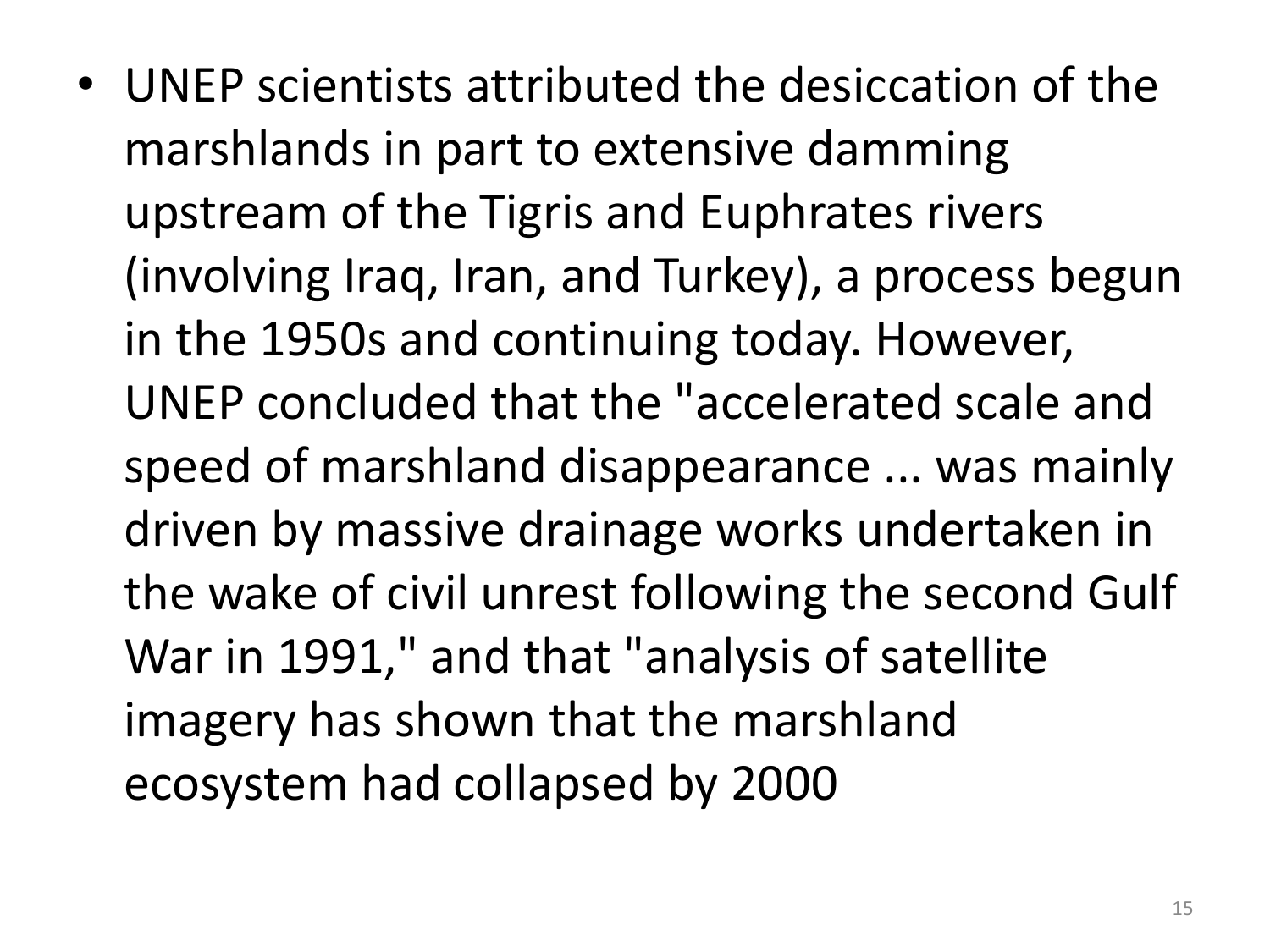- There is disagreement among scholars as to the appropriateness of the term environmental refugee.
- Norman Myers & Jennifer Kent (1995)in *Environmental Exodus: An Emergent Crisis in the Global Arena* highlight the plight of environmental refugees thus,
	- There are fast-growing numbers of people who can no longer gain a secure livelihood in their homelands because of drought, soil erosion, desertification, deforestation and other environmental problems. In their desperation, these 'environmental refugees' …feel they have no alternative but to seek sanctuary elsewhere, however hazardous the attempt.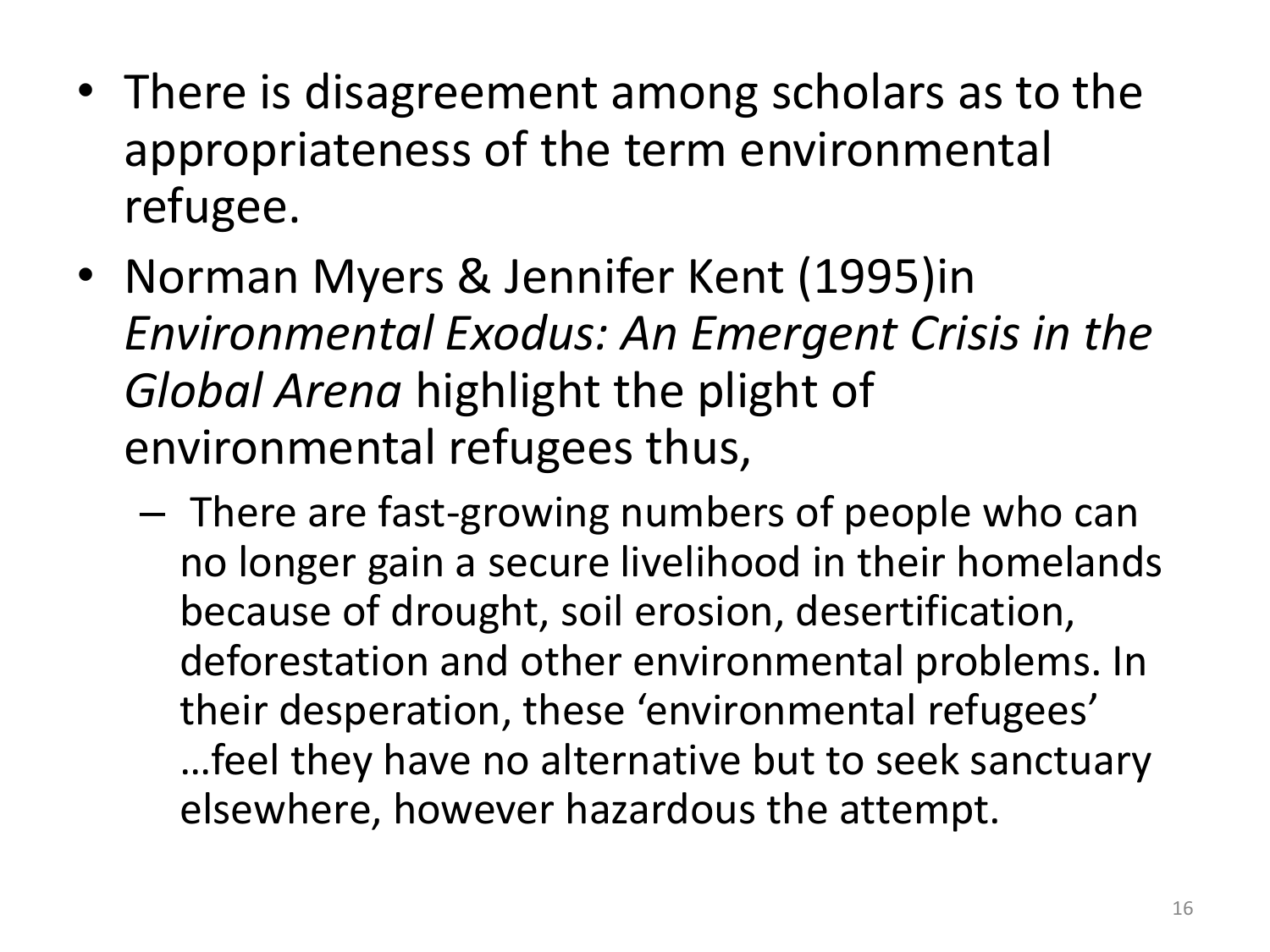- Richard Black in *Refugees, Environment and Development* (1998) and UNHCR Working Paper titled *Environmental Refugees: Myth or Reality?* question the value of the very notion of 'environmental refugees'.
- To Black, the concept is a myth and a misleading, highly politicised and potentially damaging one at that.
- While Myers & Kent claim that there were at least 25 million environmental refugees in the mid-1990s, and that this unrecognised category exceeded the then 22 million refugees as officially defined as well as thought that the number of environmental refugees might double by the year 2010, and could rise even more quickly as a result of global warming with as many as 200 million people eventually being at risk of displacement,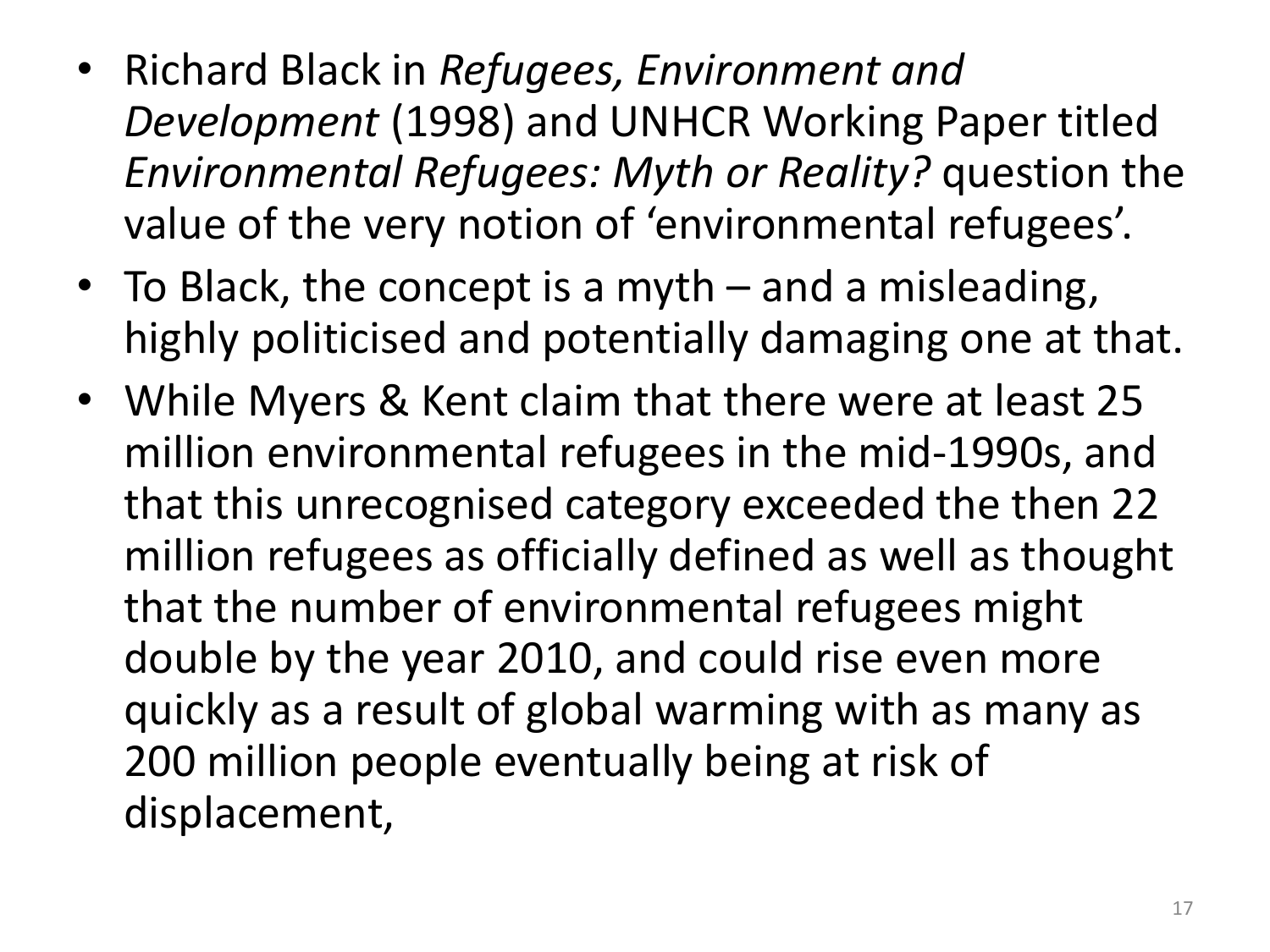- Black argues that there are no environmental refugees as such.
- While environmental factors do play a part in forced migration, they are always closely linked to a range of other political and economic factors, so that focussing on the environmental factors in isolation does not help in understanding specific situations of population displacement.
- Governments have a strong interest in keeping the definition narrow because of the obligations they have to refugees. There is no consensus for extending the refugee regime to 'environmental refugees' because most "receiving states want to restrict it further rather than improve it" (Castles 2002:10).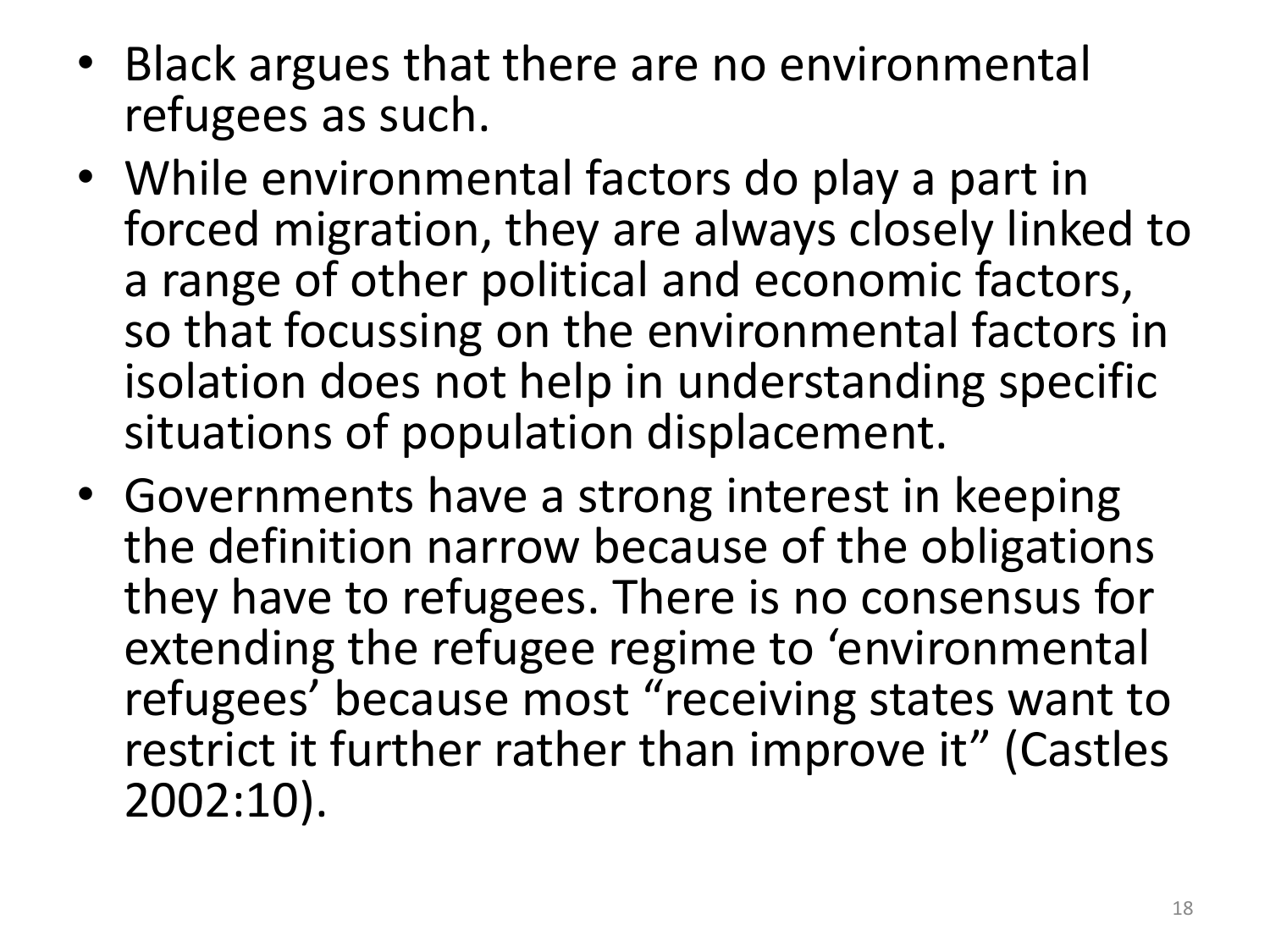- **Environmental Problems in Refugee Camps**
- Apart from environmental factors such as desertification, deforestation, lack of water, salinisation of irrigated lands, and bio-diversity depletion creating humanitarian crisis that could lead to mass exodus and thus produce environmental refugees, the actual refugee camps have also created serious environmental challenges.
- Refugees are often seen as an economic, social, political or environmental burden or as a threat to host societies and states.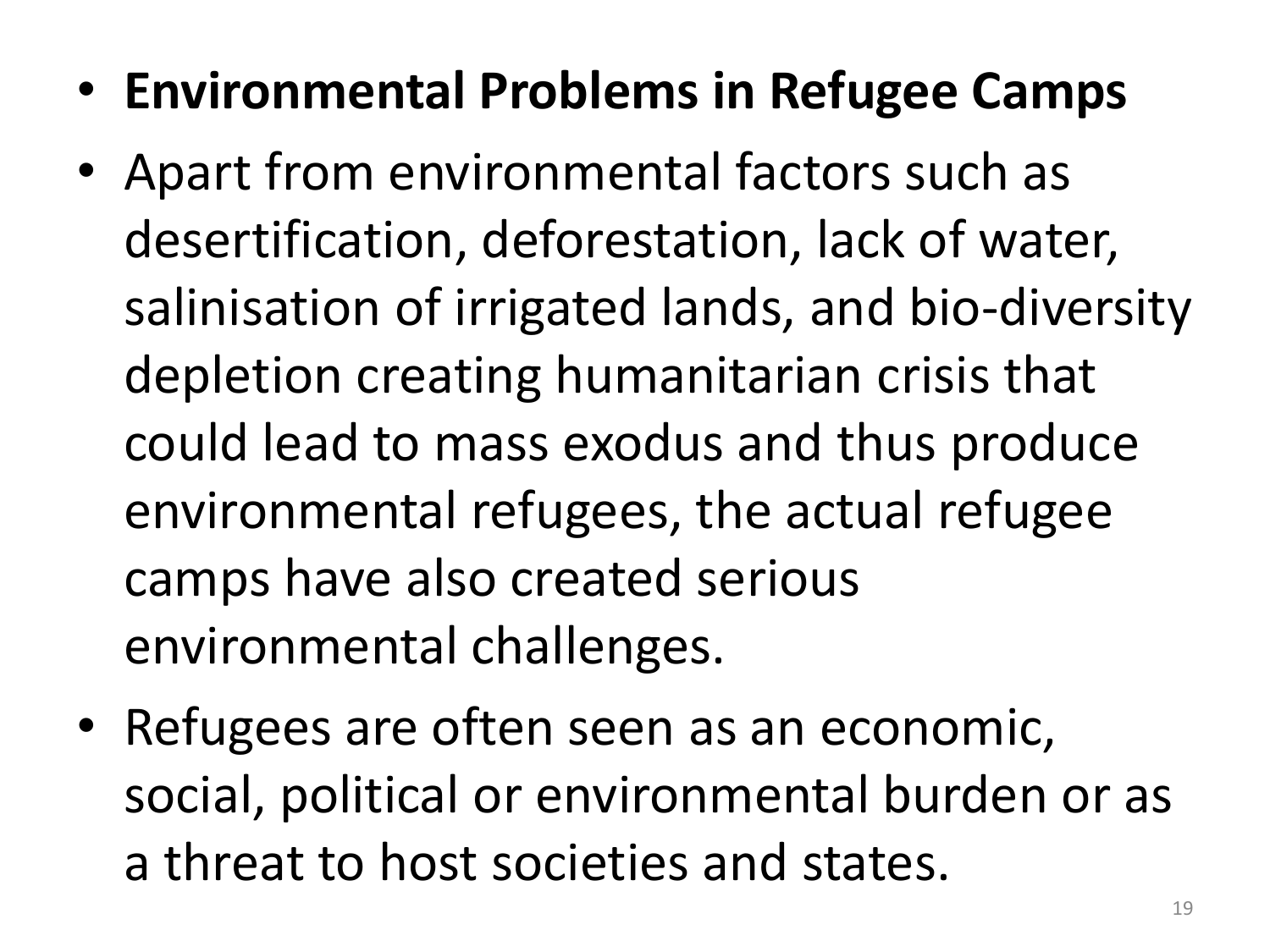- Environmental problems in refugee camps may be seen as a threat in three ways:
- **Firstly**, environmental problems are suggested as a security threat to the well-being of refugees, a threat at the individual level. The UN High Commission for Refugees' (UNHCR) mandate is to guarantee security, the protection of refugees.
- **Secondly**, while environmental problems may also be seen as a security threat to the well-being of local people in host communities, the UNHCR's mandate provides only limited responsibility for the well-being of local communities.
- **Thirdly**, states see refugees as a security threat, expected to cause environmental damage, new conflicts, and general instability in a host society.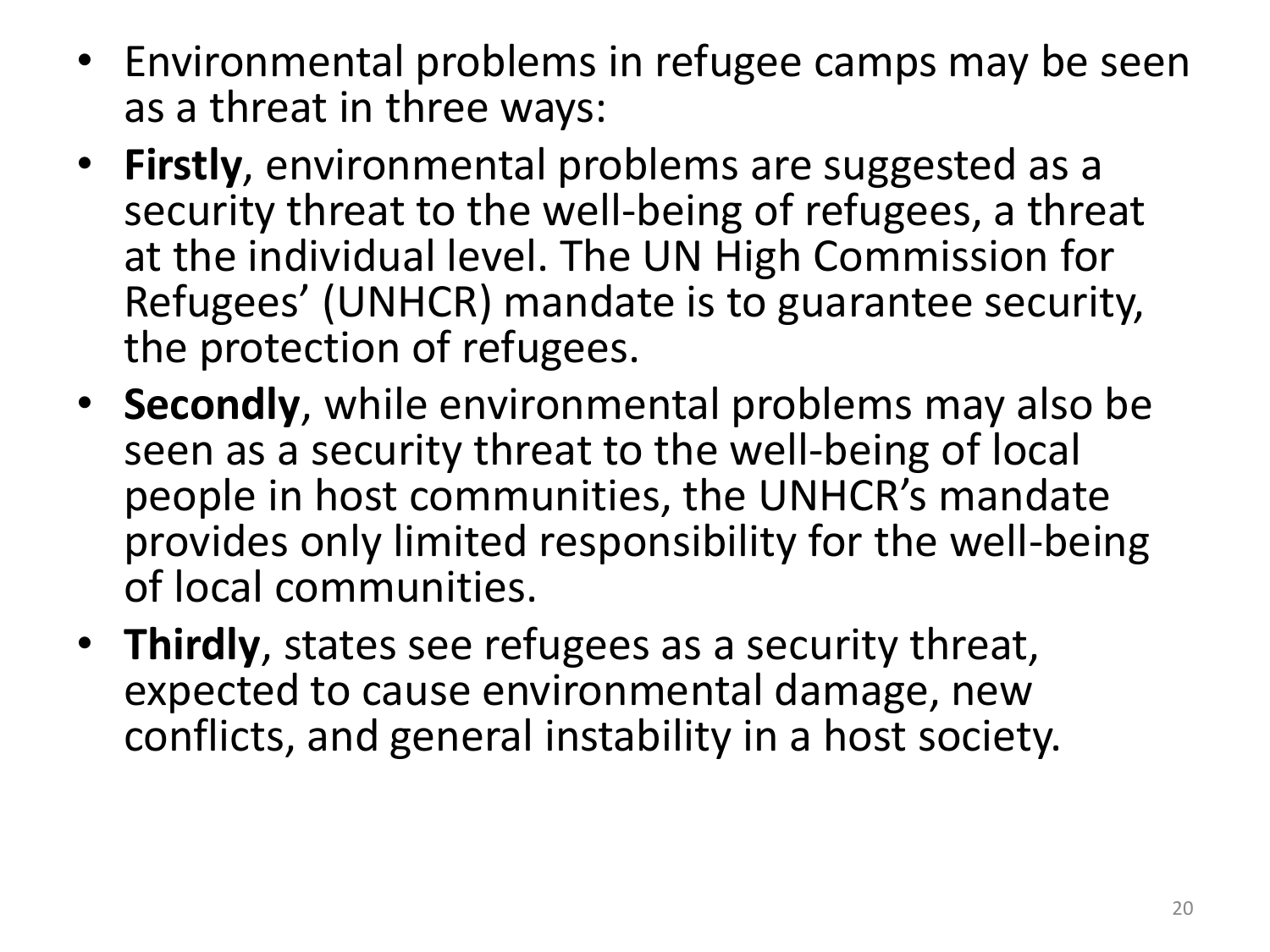- The UNHCR document lists environmental problems associated with refugee camps as including:
- 1) natural resources deterioration (e.g., degradation of renewable natural resources such as forests, soils and water),
- 2) irreversible impacts on natural resources (such as serious negative impacts on areas with high environmental value that may be related to the area's high biodiversity level),
- 3) impacts on health (such as contamination of drinking water),
- 4) impacts on social conditions (e.g., women and girls have to walk long distances to gather firewood),
- 5) social impacts on local populations (e.g., competition over scarce resources can lead to conflicts between refugees/returnees and locals) and
- 6) economic impact.
- similar problems occur in returnee settlements and in the camps of internally displaced people.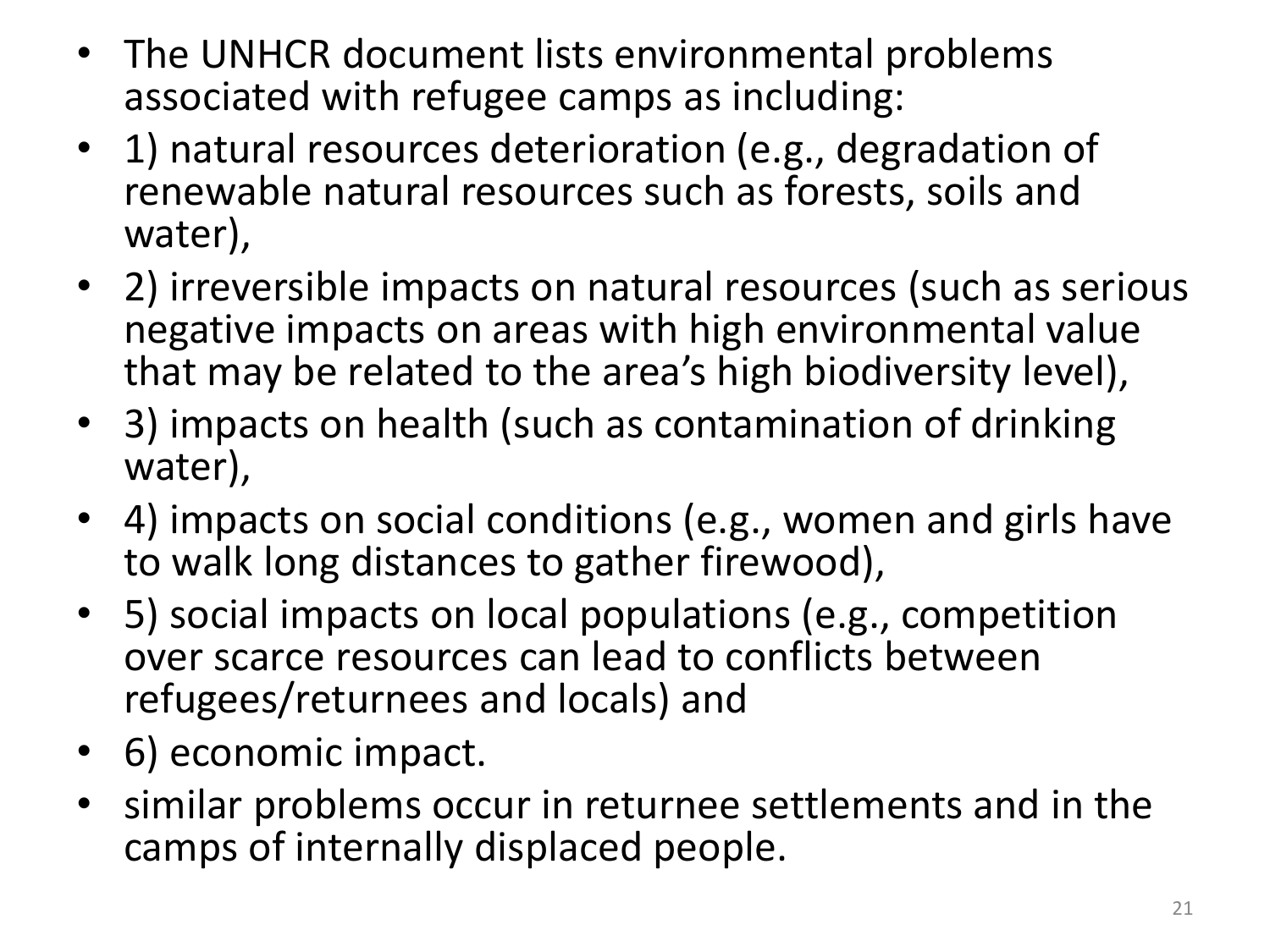- **The Environment and Refugees in the UN Resolutions**
- The UN High Commission for Refugees (UNHCR) has paid attention to the environmental problems accompanying refugee emergencies since the 1980s.
- The Ogaden war between Ethiopia and Somalia (1977-78) and the influx of refugees into Somalia raised the interest of the international community in environmental problems in refugee emergencies and the relationship between refugee movements and environmental problems in general.
- However, it took a long time for the UN General Assembly to pass the first resolution concerning the environment and assistance to refugees in 1987.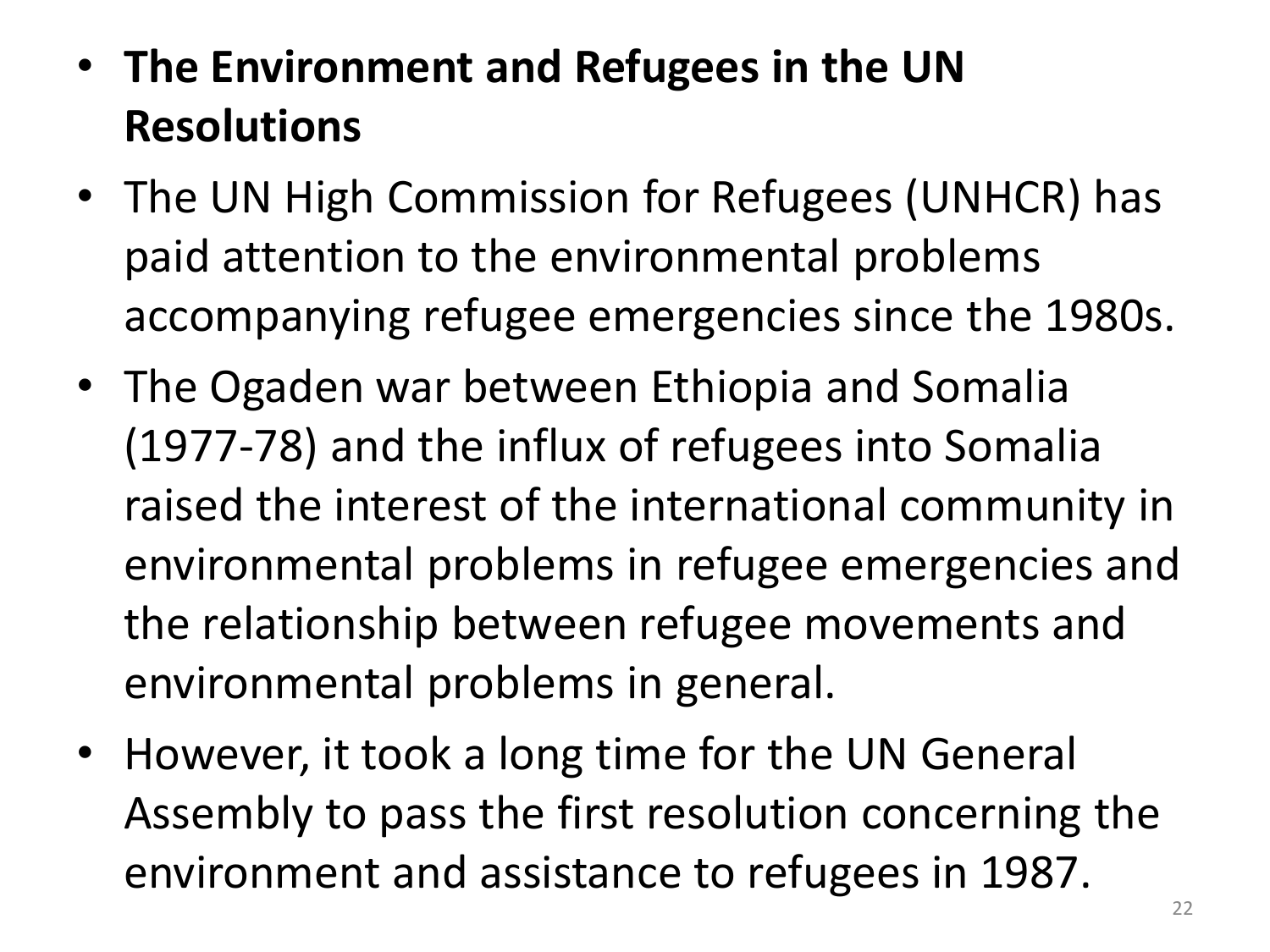- The General Assembly passed 22 different resolutions altogether dealing with the environment and refugees as well as the impact of refugees on the host countries (1986- 2002).
- It should be noted that The General Assembly resolutions are politically and morally binding norms for the international community. However, these are not legally binding norms, not even for signatory states.
- The General Assembly thus cannot force its member states to observe the resolutions, and their implementation depends on the will of the member states.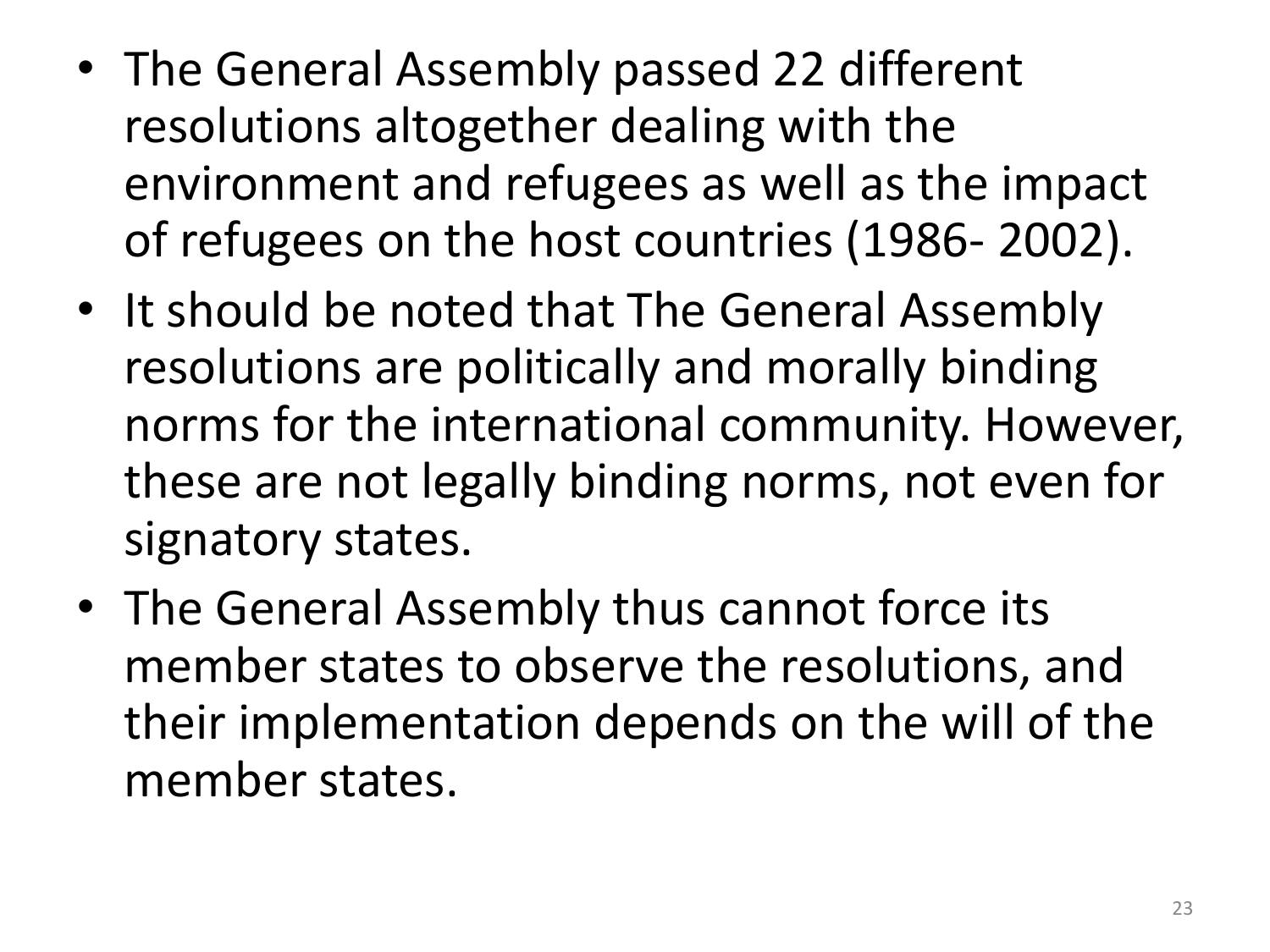- **Estimating environmentally-induced displacement**
- Dana Zartner Falstrom (2001) defines environmentally displaced person as "one who leaves his or her home and seeks refuge elsewhere for reasons relating to the environment".
- Jeff Crisp, head of the UNHCR Policy Development and Evaluation Services proposes to introduce two main categories of environmentally displaced people: 1) people displaced due to processes (for example, climate change, global warming, desertification, soil degradation, rising sea level, etc.) and 2) people displaced due to events (hurricanes, floods, droughts, volcanic eruptions, earthquakes, tornadoes, etc.).
- The classification proposed by Jeff Crisp therefore combines elements already known from previous studies by Norman Myers (security risk) and Jodi Jacobson (separating local events from more general global processes).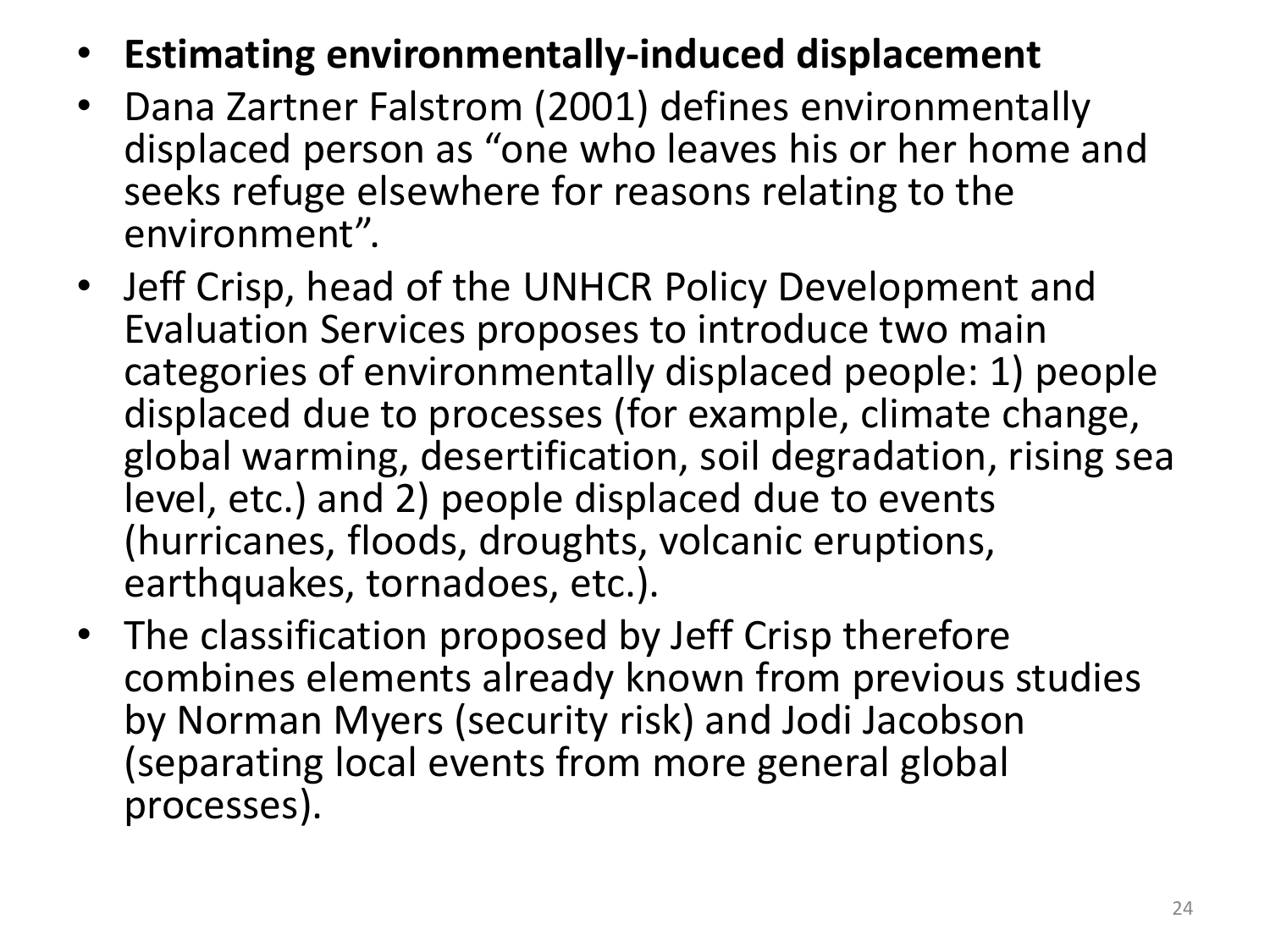- Due to the challenge of multi-causality it is extraordinarily difficult to develop and defend any methodology for calculating the number of climate migrants/environmental refugees. Some of the more prominent estimates are as follows:
- The International Federation of Red Cross (IFRC) and Red Crescent Societies estimated in 2001 that for the first time the number of environmental refugees exceeded those displaced by war.
- UNHCR (2002:12) estimated there were then approximately 24 million people around the world who had fled because of floods, famine and other environmental factors.
- el-Hinnawi estimated there are already some 30 million environmental refugees, while Director of UNEP Klaus Toepfer predicts there will be 50 million by the end of 2010 and the IPCC predicts 150 million environmental refugees by 2050 – equivalent to 1.5% of 2050's predicted global population of 10 billion.